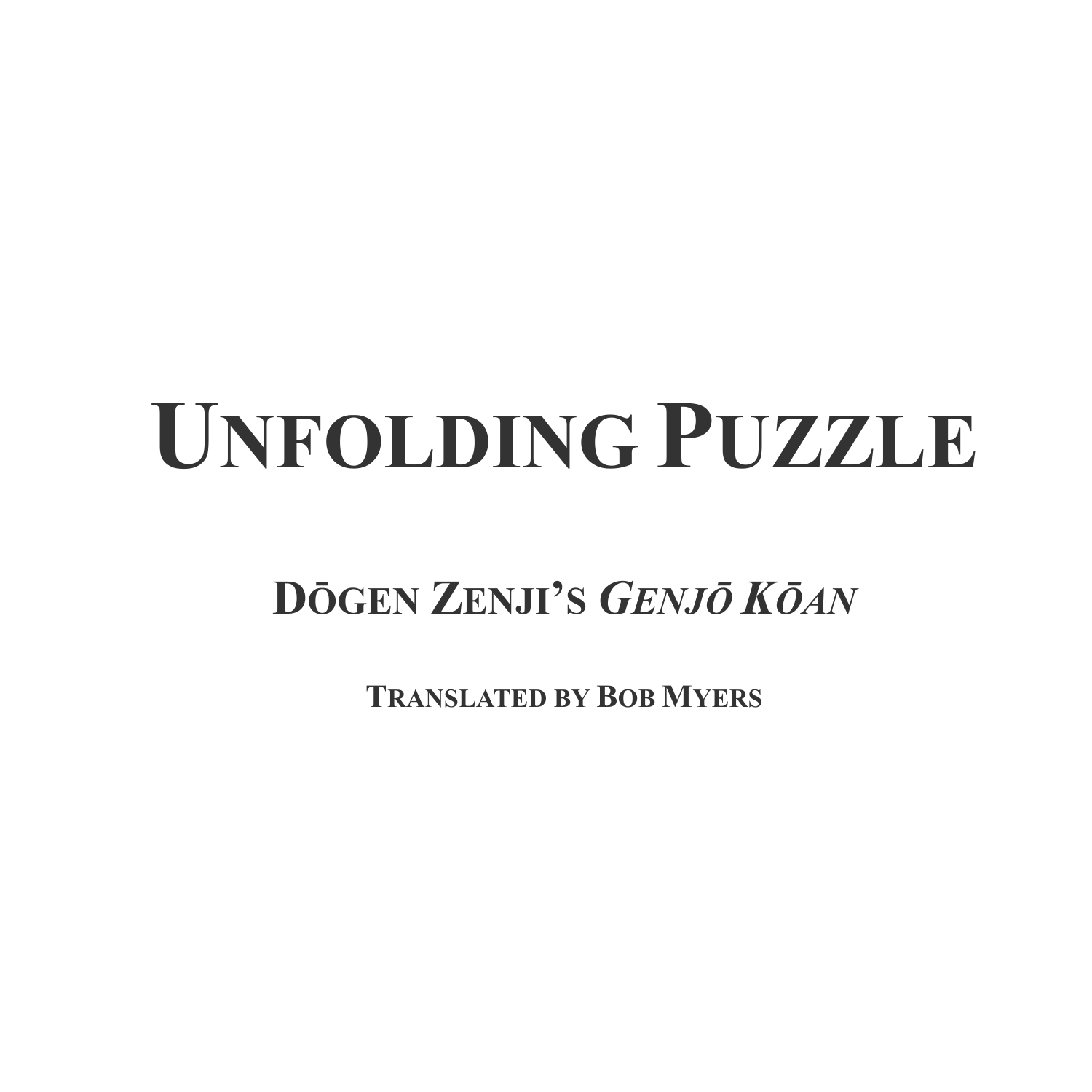## **Unfolding Puzzle A translation of Dōgen Zenji's** *Genjō Kōan*

Copyright © 2005 by Bob Myers

All rights reserved. No part of this book may be used or reproduced in any manner whatsoever without written permission except in the case of brief quotations embodied in critical articles and reviews.

First Edition ISBN 1-4116-6627-5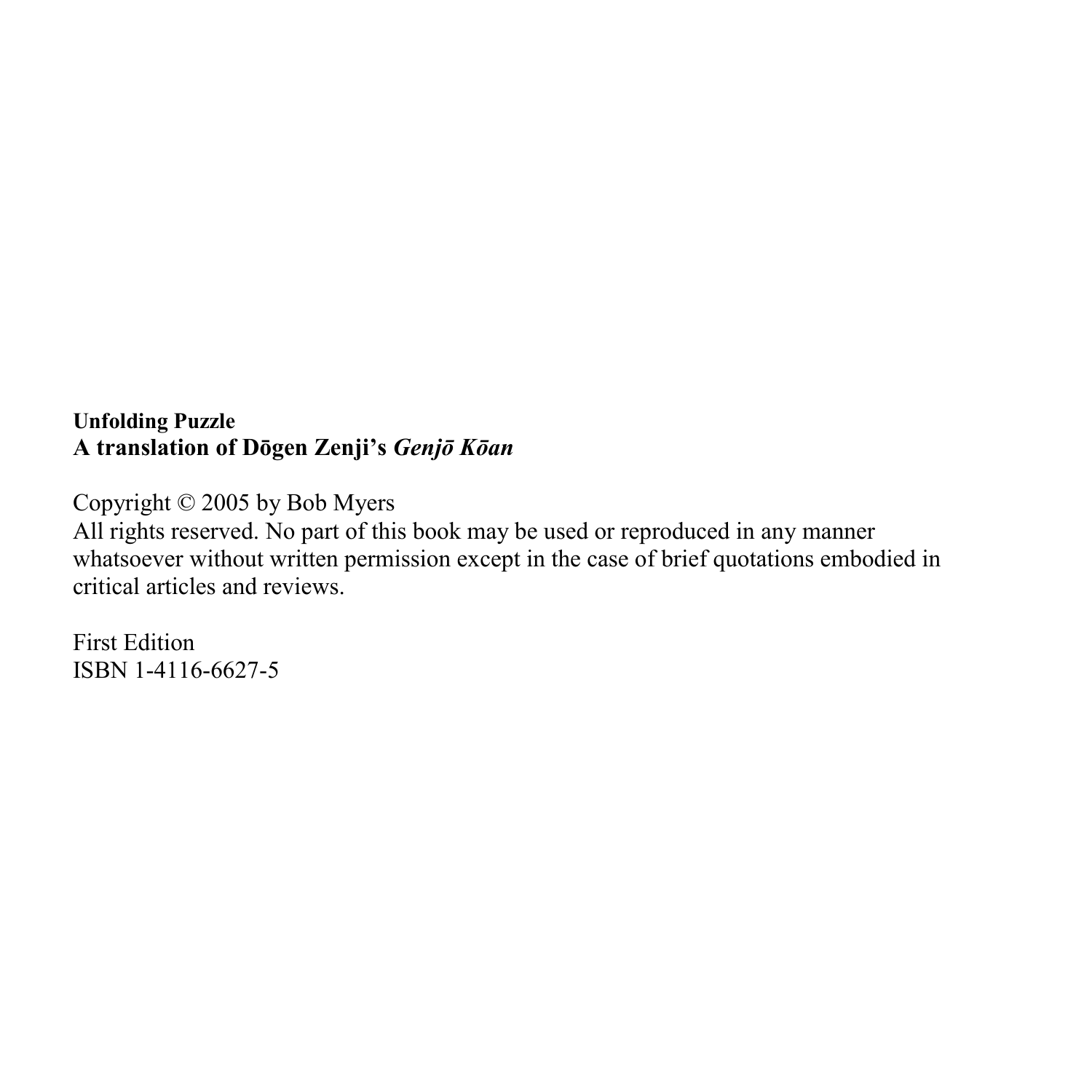Sometimes, God shows us a world replete with wisdom and foolishness, daily practice, life and death, saints and sinners.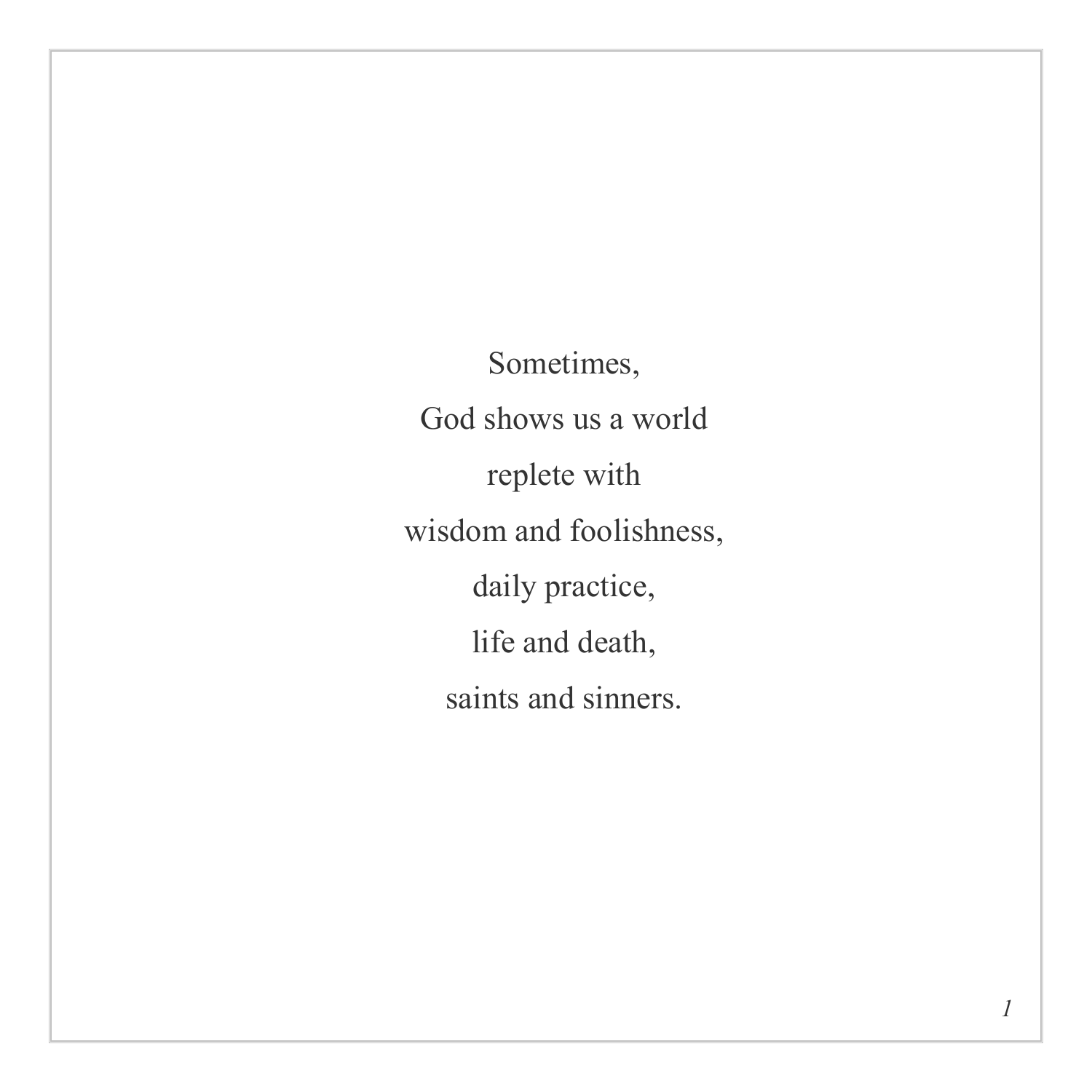Other times, the clarity and the confusion and the growth and the decay and the saints and the sinners and everything else all vanish into namelessness.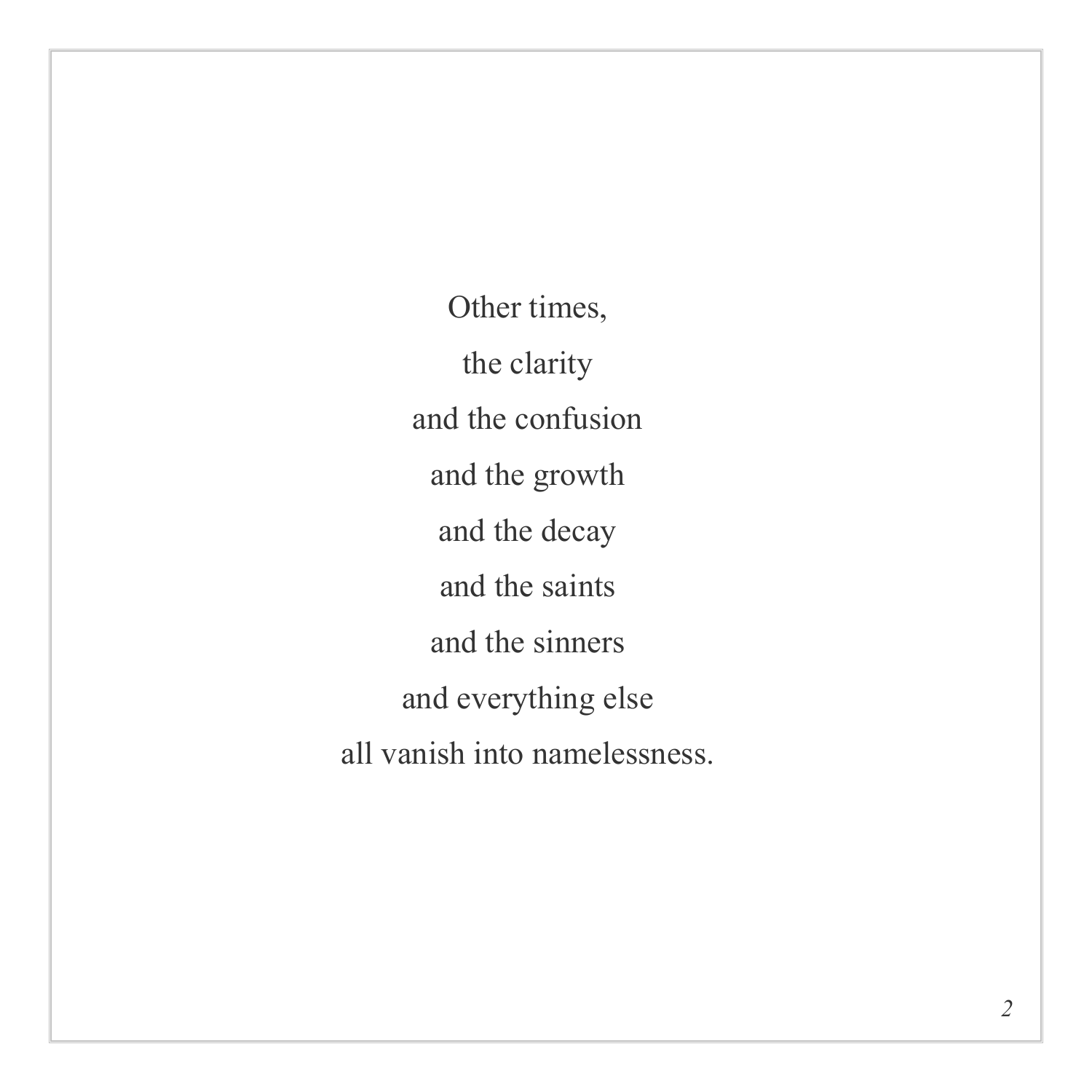The true way naturally transcends such opposites. It *joins* life with death, wisdom with foolishness, the ordinary with the divine.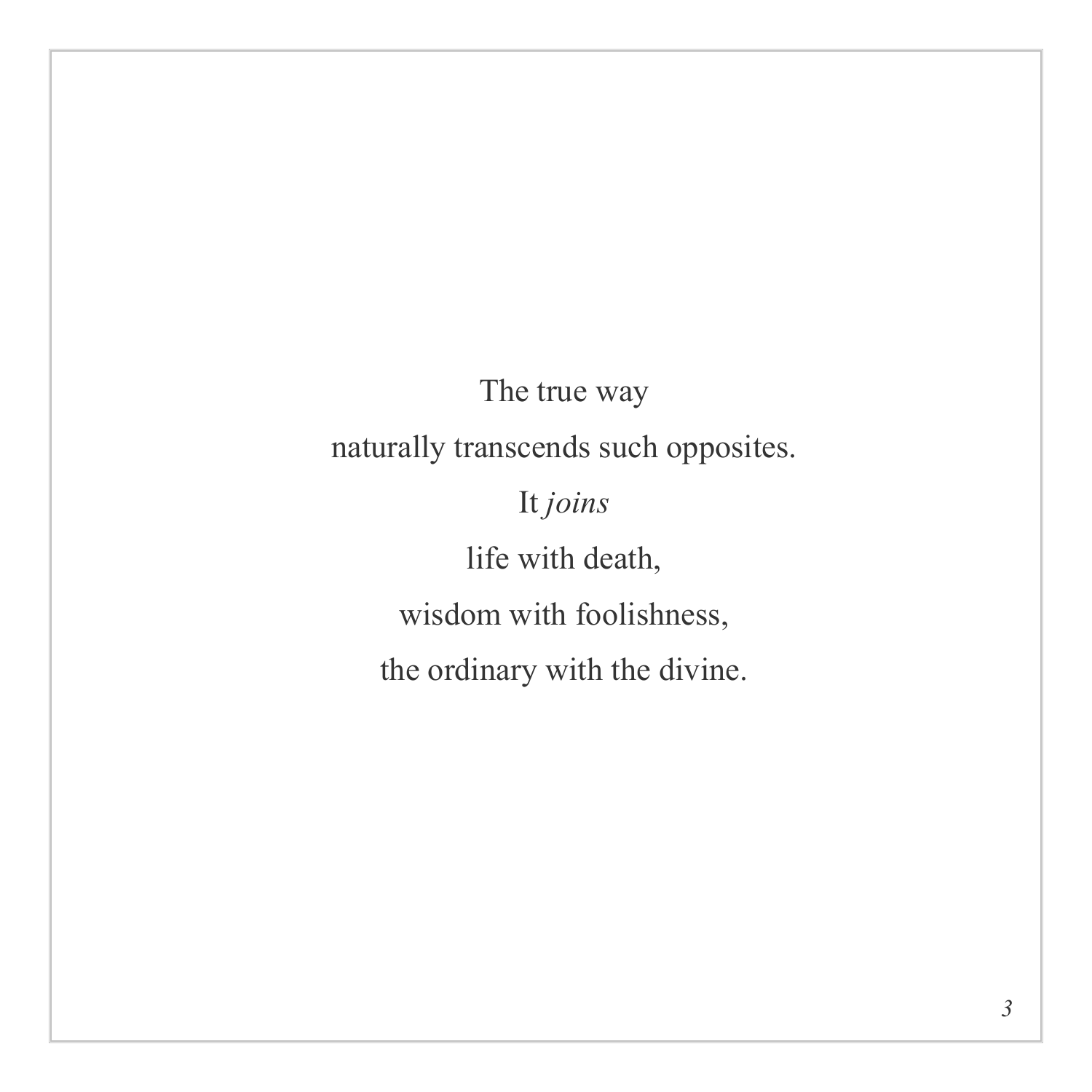Be that as it may the blossoms you adore will wither and fall; the weeds you abhor will flourish and sprawl.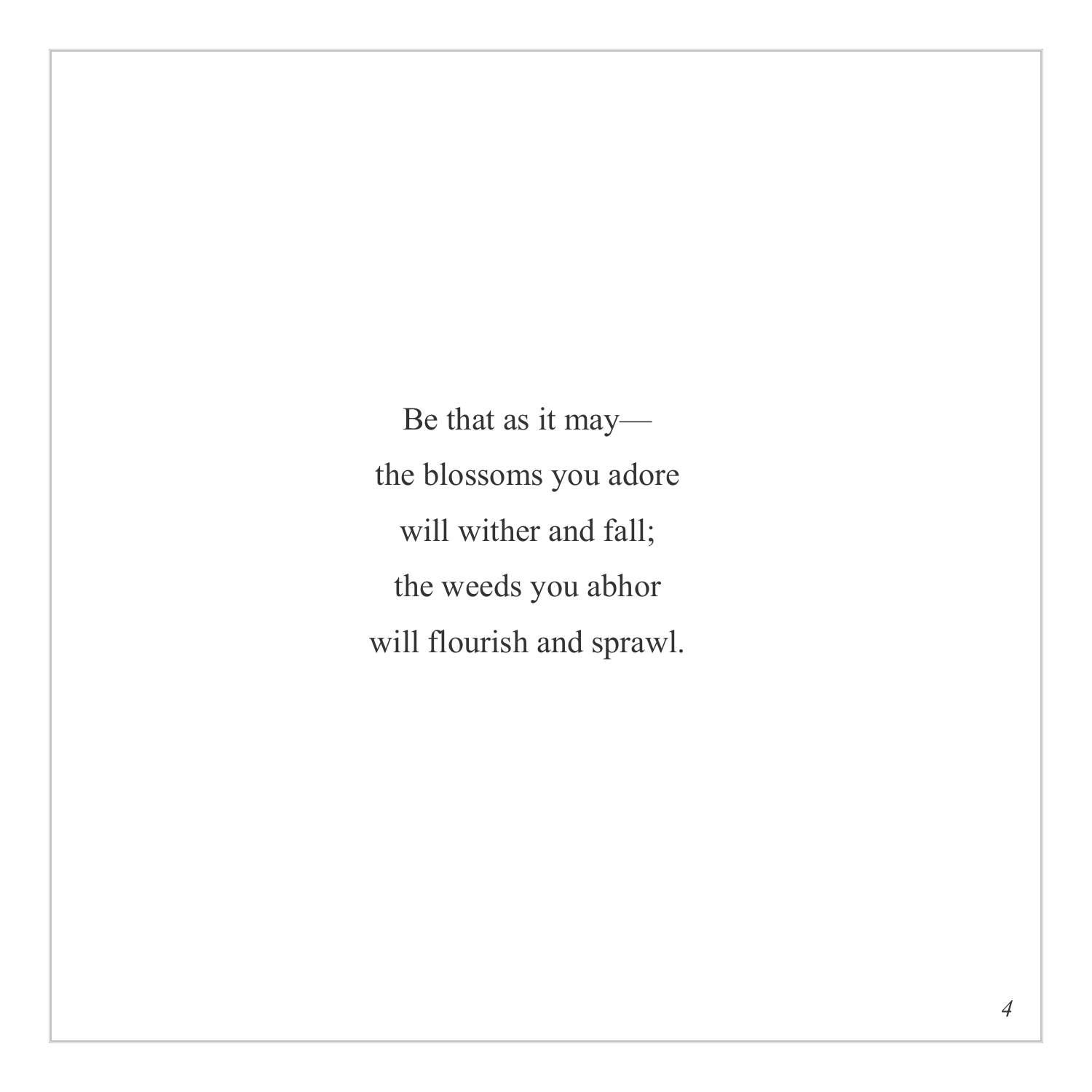The fool bustles around trying to figure out what things are. The wise man lets things move along and tell him what he is.

The wise man understands completely how little he understands. The fool completely fails to understand how much he does.

> Ignorance is self-perpetuating. Wisdom is self-reinforcing.

The truly wise are not self-consciously so. But their proven wisdom continues to prove itself.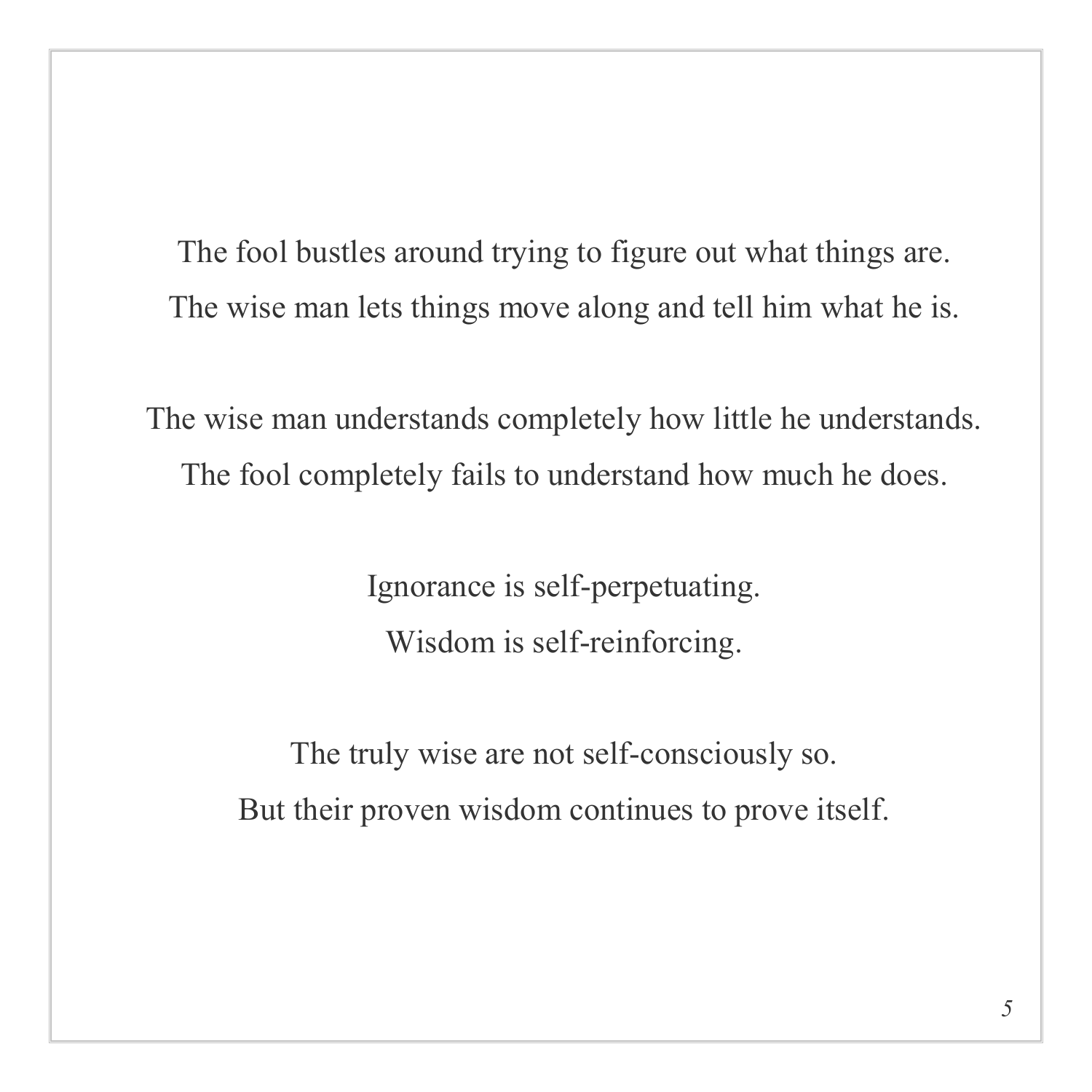When we experience sights and sounds, body and mind outstretched, we do so directly, not as reflections in a mirror, not as the moon and the water.

Seeing one thing, we are blind to others.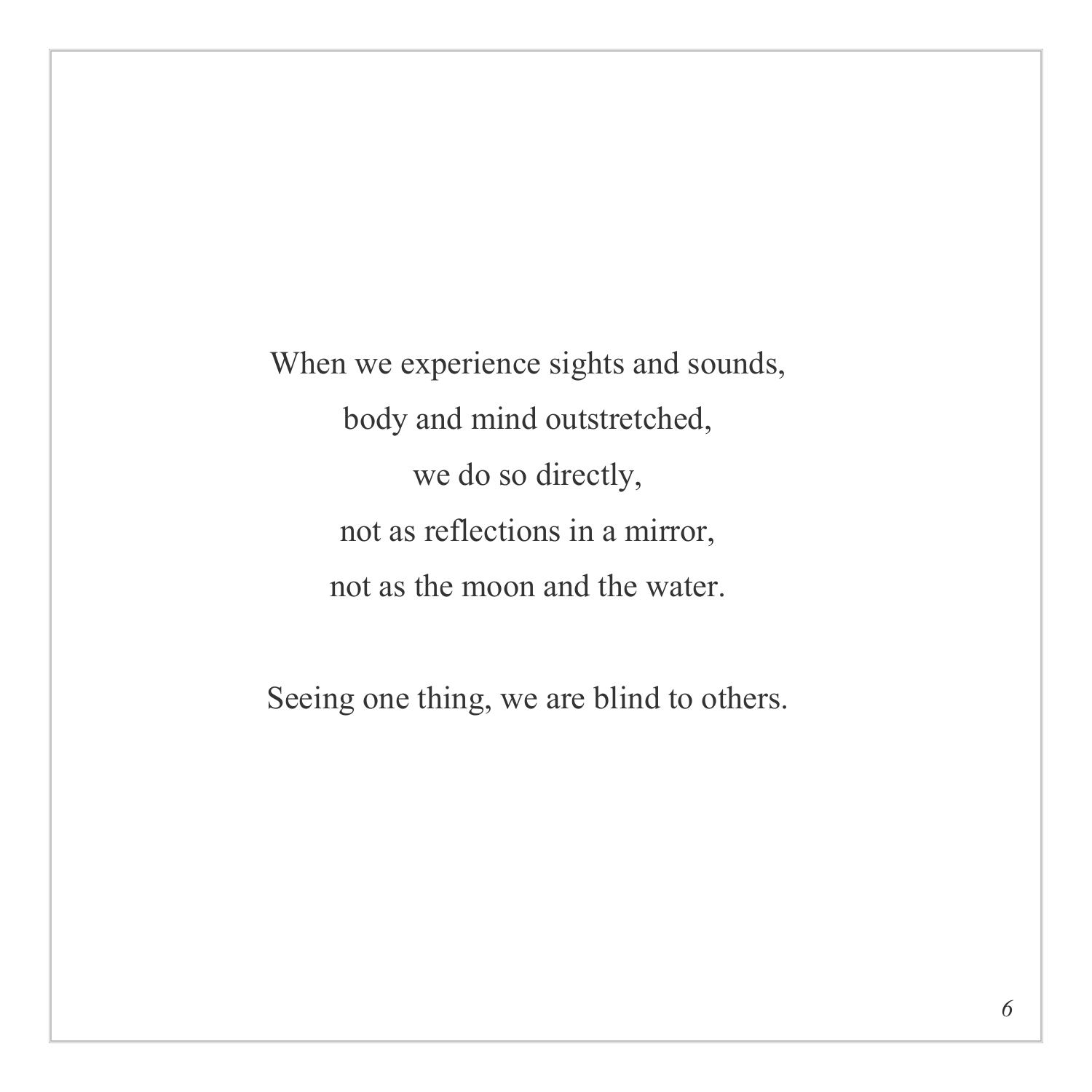As you learn the right way, you will learn who you are.

As you learn who you are, you will forget who you are.

As you forget who you are, things will show you what you are.

As things show you what you are, the gap between your body and mind, and that of others, will drop away.

And the hidden vestiges of this process will echo on and on.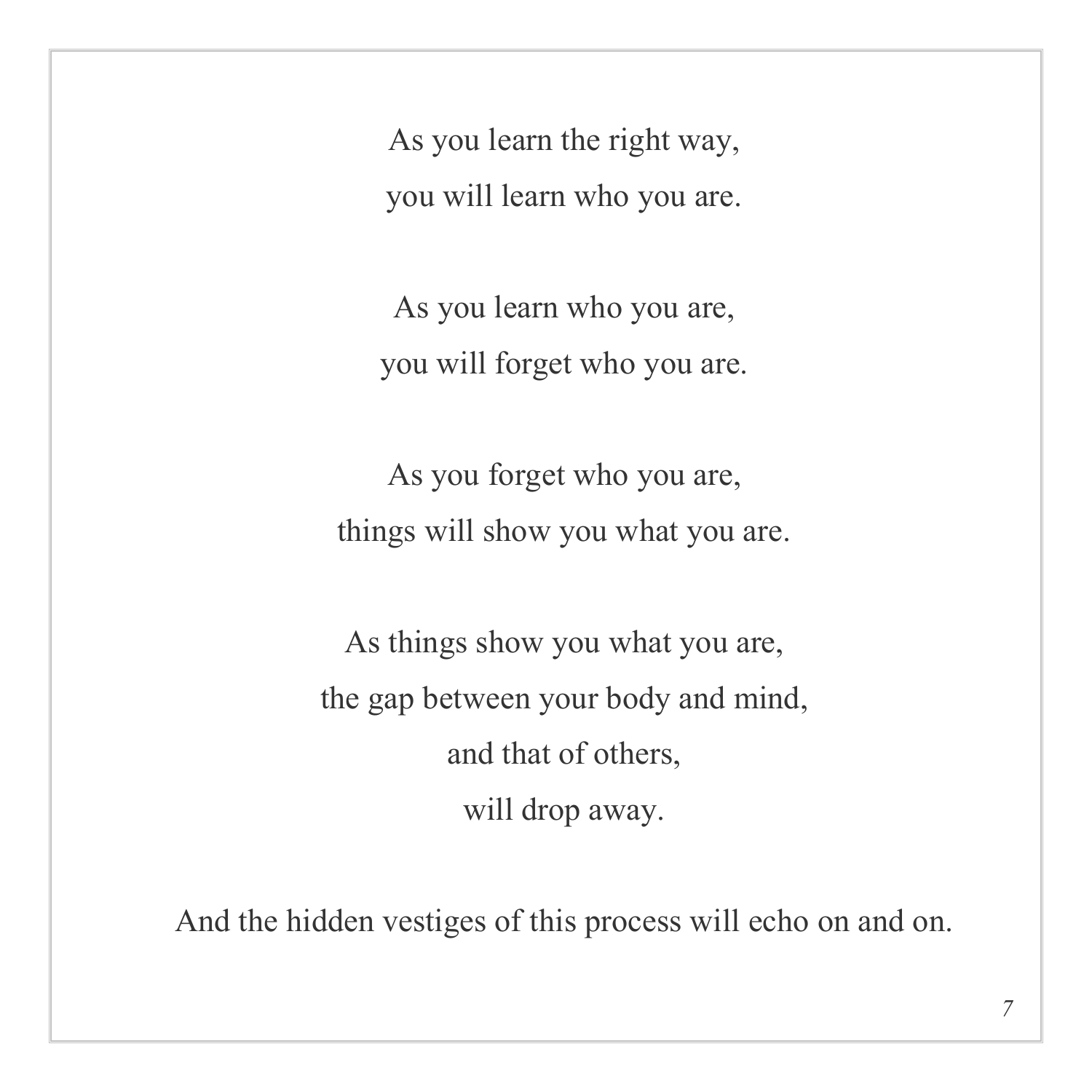Start off by going out and looking for the truth, and you only distance yourself from it.

Accept the truth in yourself, and before you know it you will become who you really are.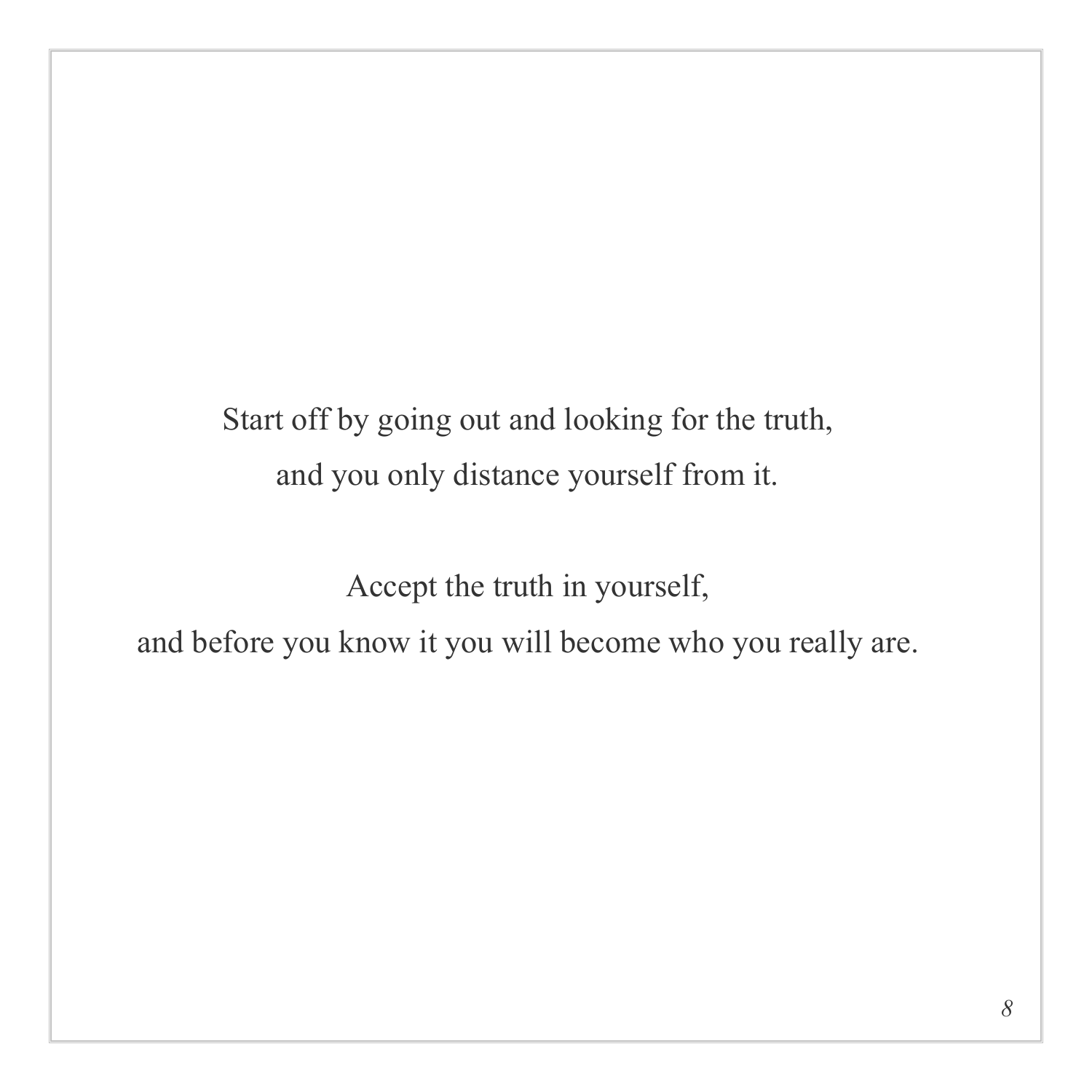Out for a sail, gazing at the shore, it can appear that the land is sliding by.

You need to focus on the boat to see that it's what's moving along.

In the same way,

assaying the world with scrambled body and mind, it can appear that your heart's own nature is constant.

You need to dig back deeply inside your life to see clearly that the world is not about you.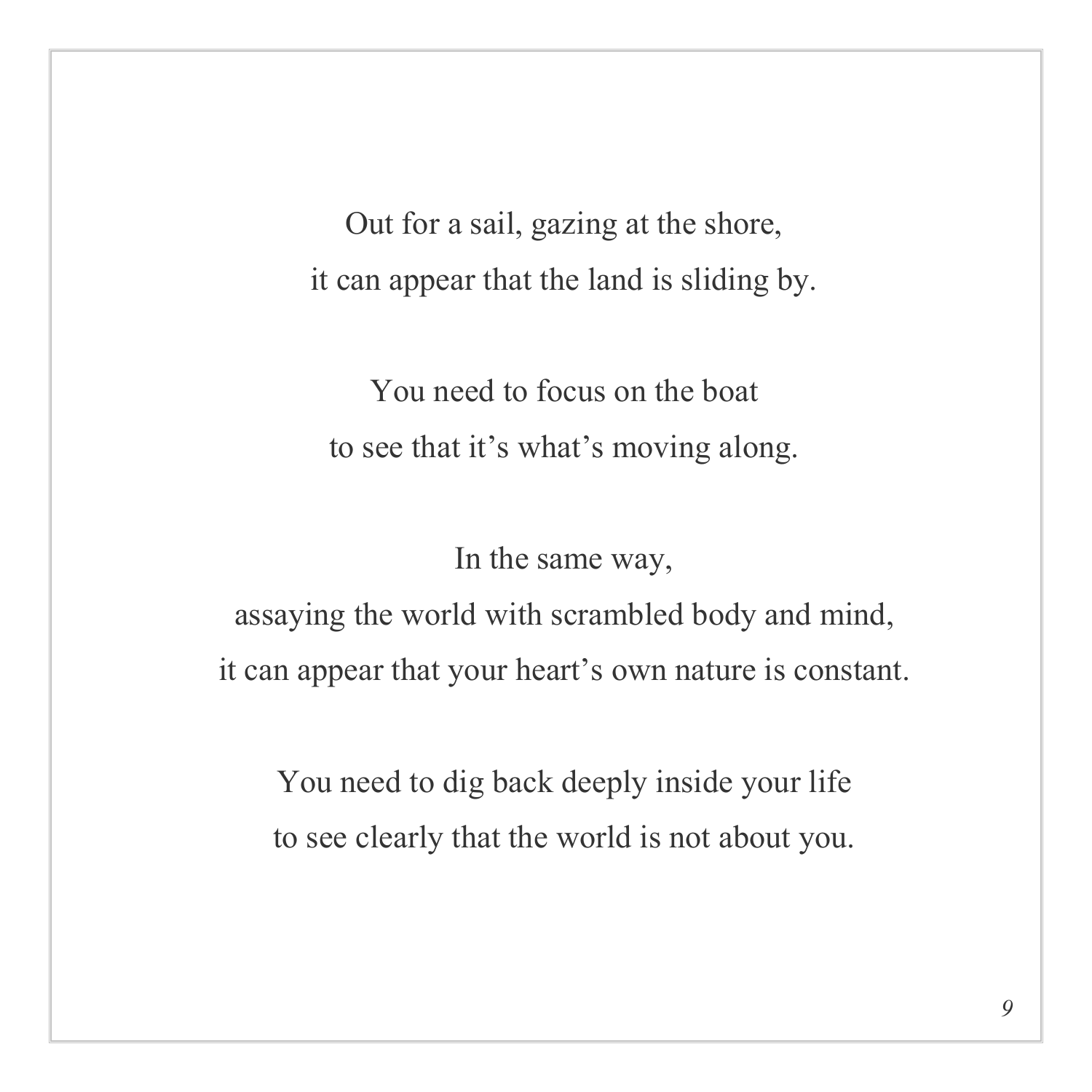Burn firewood and it will turn into ash, never to revert to firewood. But don't think of ash as being some future state and firewood as being some prior state. Firewood is firewood, with self-contained future and past. (Although we say "future and past," these are actually quite separate.) And ash is ash, with its own future and past.

Just as the piece of firewood that has burned to ash will never return to being firewood, a human being that has died will never return to life.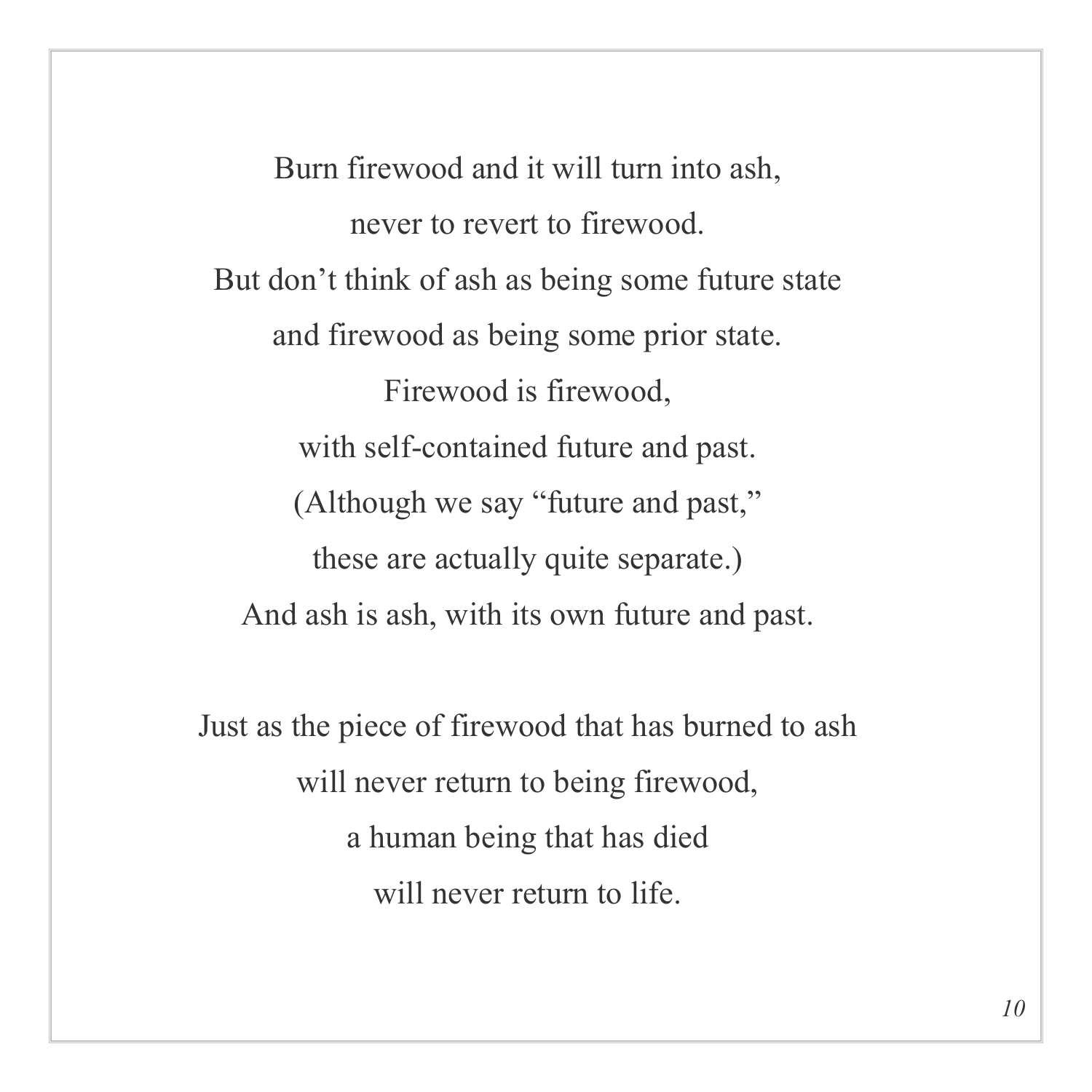This is why teachers counsel us to think of death not as a consequence of life, but rather as "un-life" And life not as a consequence of death, but rather as "un-death" Life is a state that pertains when it does, and death is a state that pertains when it does.

It's like winter and spring. We don't think of spring as a "consequence" of winter, or summer as a "consequence" of spring.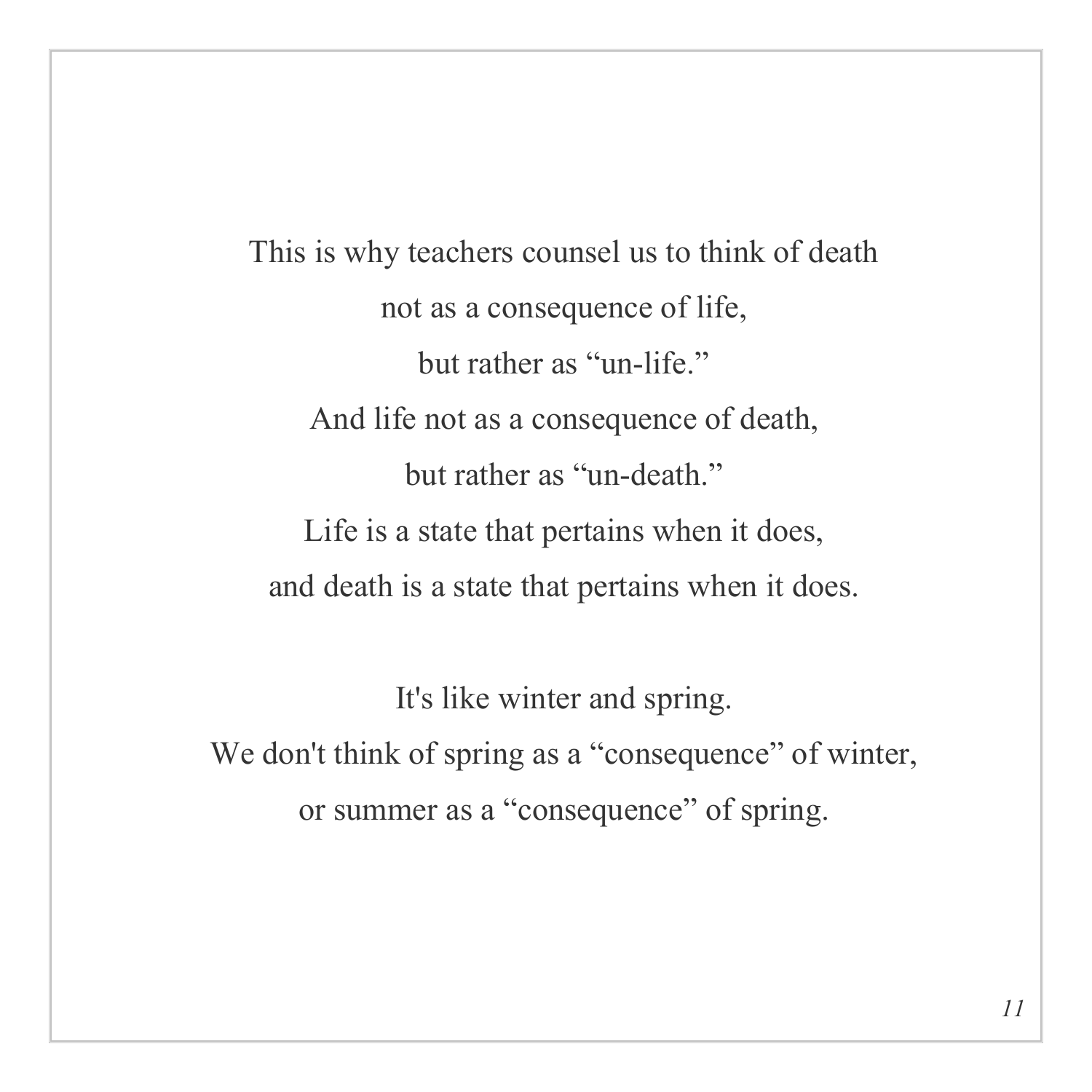Gaining enlightenment is like water cradling the reflection of the moon. The moon remains dry, the water unbroken.

However large and bright the moon, it can be reflected in mere inches of water, or in the dew on a reed, or even in a single drop.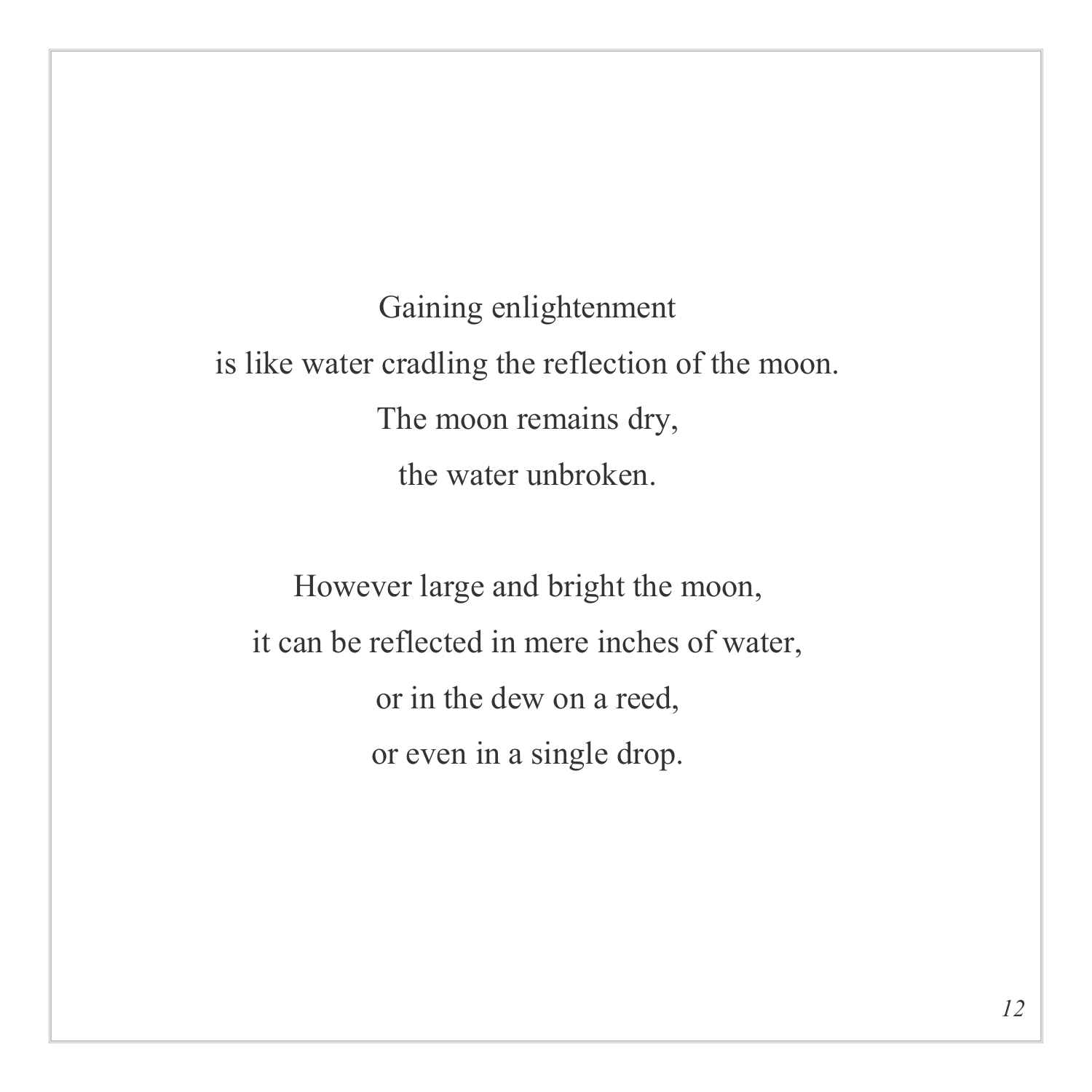Man is no more ruffled by enlightenment than the water is ruffled by the moon. Enlightenment can no more be blocked by man than the moon can be blocked by a dewdrop, whose depth inevitably fits it to perfection.

Briefly or at length, examine the expanse of the water; observe the extent of the moon in the heaven.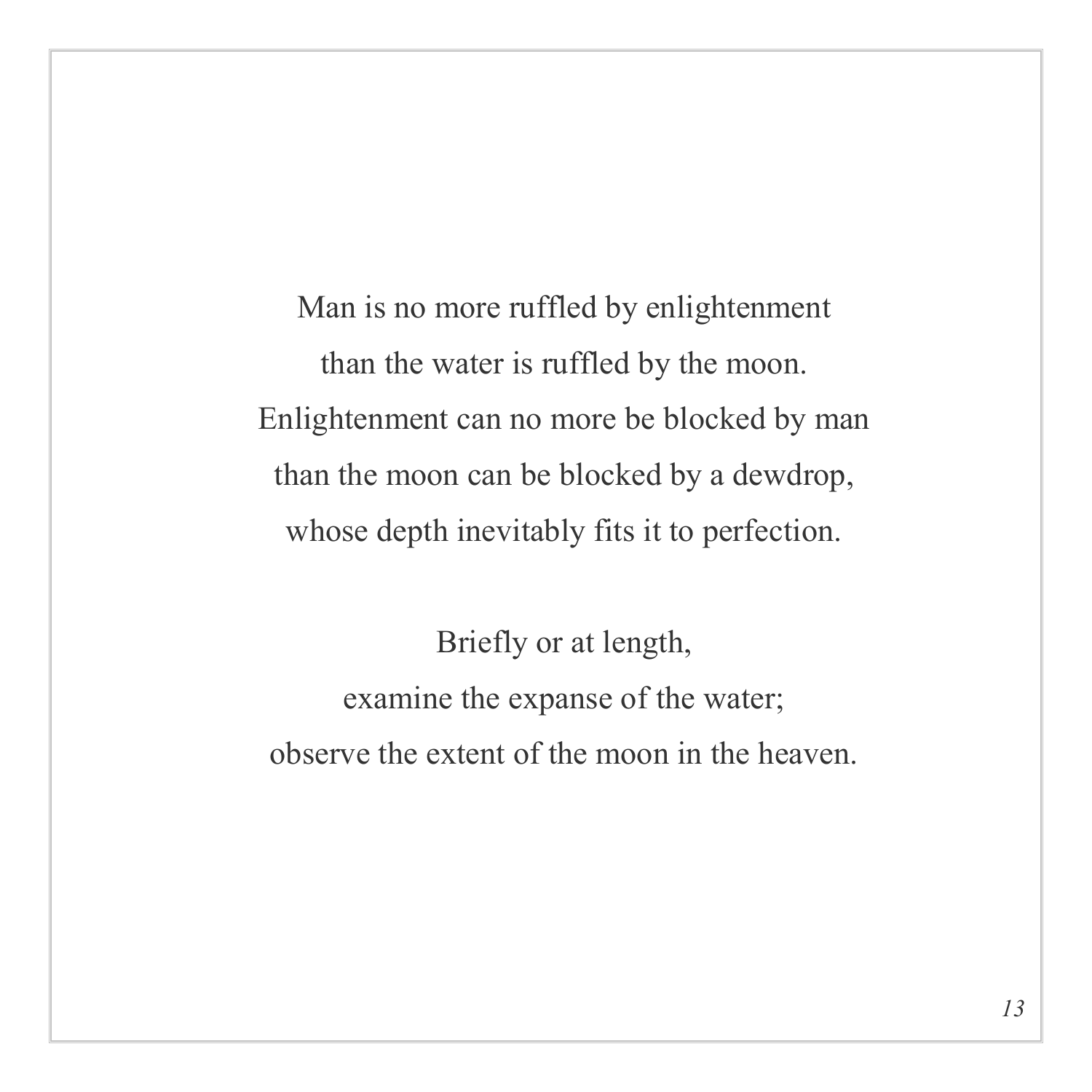Until reality permeates your body and mind, you may feel that you grasp it completely. Not until reality *does* pervade your body and mind will you find that you do not.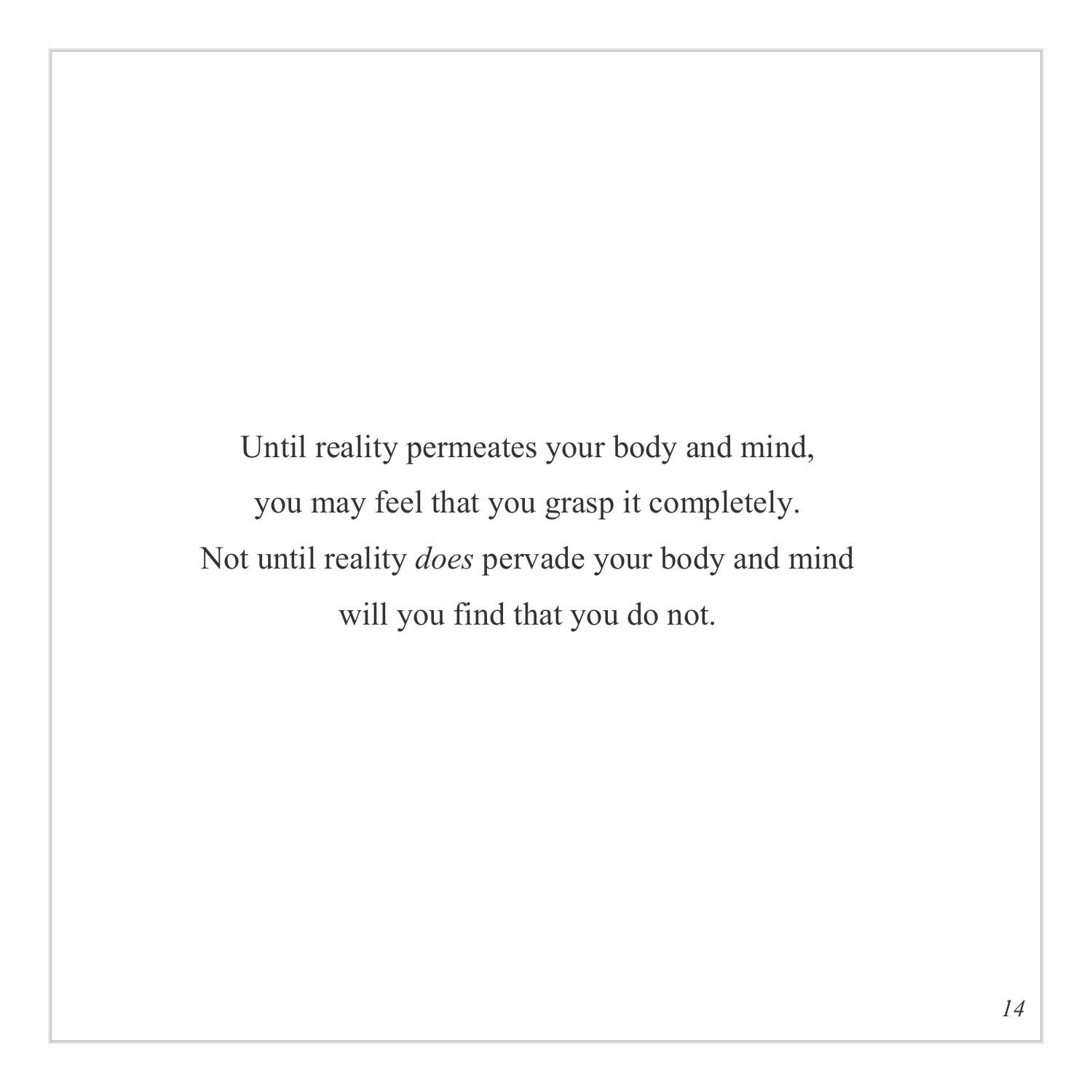Imagine looking out from a boat in the middle of the ocean, no land in sight, nothing but the curving horizon.

But we know the ocean is not really curved, nor straight. Its aspects are boundless. It is simply our eyes which, as of now, cannot go beyond seeing it as curved. A fish might see it as a palace, an angel as a jewel.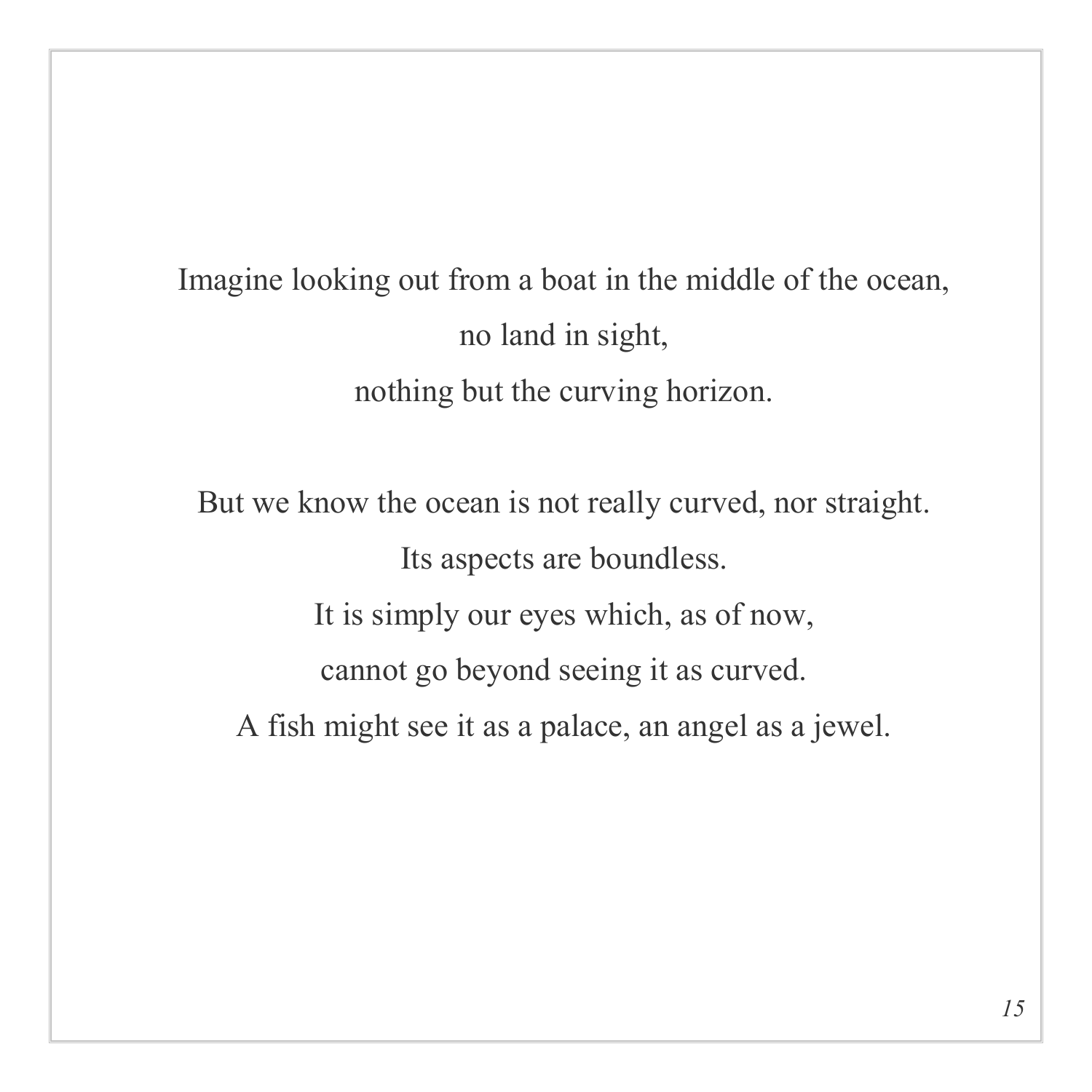The same holds for everything. Of all the many aspects of heaven and earth, you see and understand only those that you have developed the ability to.

Things are not merely curved or straight; their features are countless, constituting entire worlds. Realizing this is the key to grasping their nature.

This holds not just for objects around you, but you yourself—or even a drop of water—as well.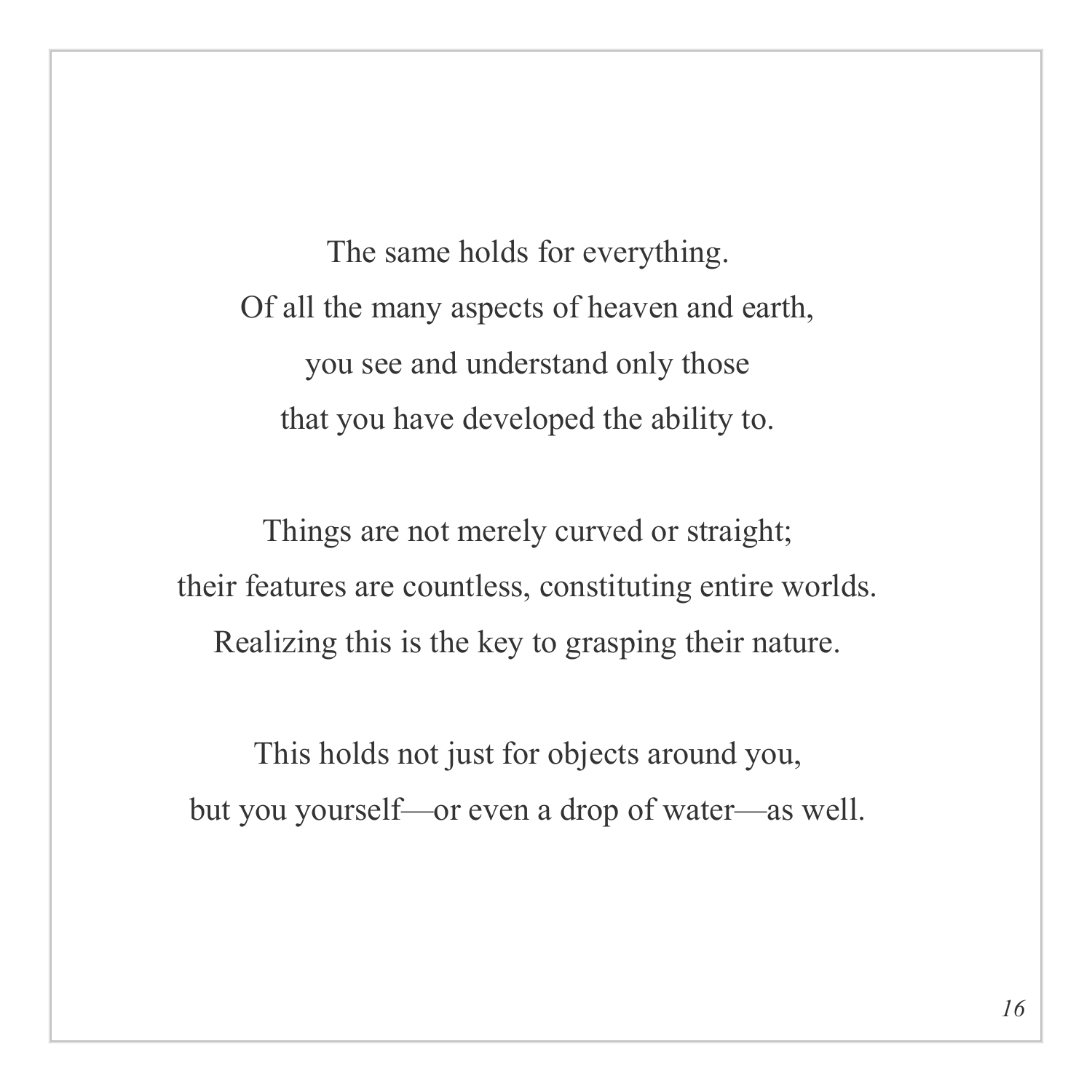Swim as it may, the fish finds no end to the sea. Fly as it may, the bird finds no end to the sky.

For ages both have remained in their element. Within it, they roam far or near, as the need arises. Thus always fully engaged, always fully living out their potential.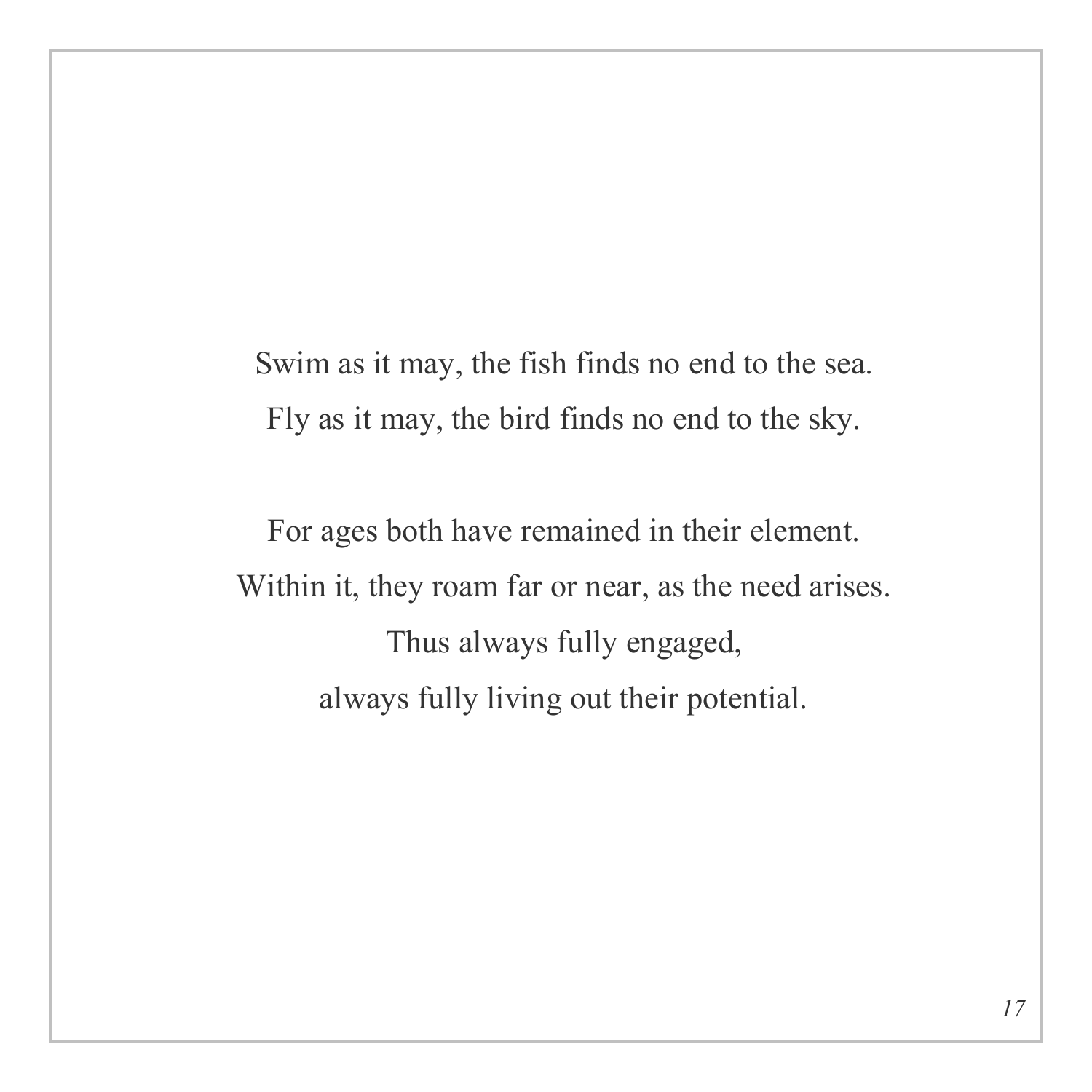But separated from the sky, the bird would instantly perish. Separated from the sea, the fish would instantly perish.

> Obviously, the sea gives life to the fish. And the sky gives life to the bird.

At the same time the bird gives life to the sky, and the fish gives life to the sea.

Does it not then follow that life gives the bird to the sky? That life gives the fish to the sea?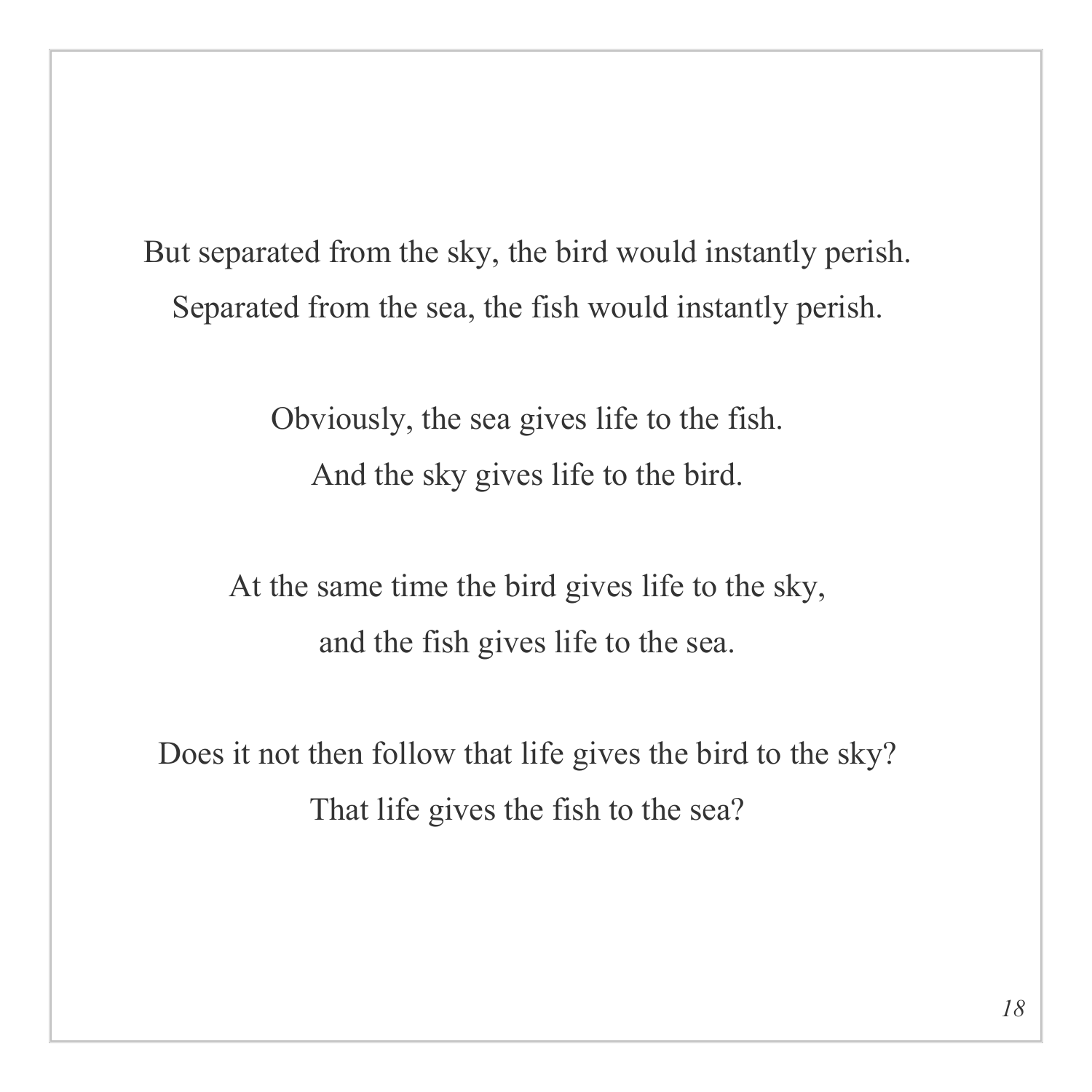Carry this thought forward. It applies to your practice, your enlightenment, and your time on this earth.

You are not a bird that has managed to explore the farthest reaches of its sky, nor a fish that has managed to explore the farthest reaches of its sea.

For then you would not find more paths to tread or places to rest.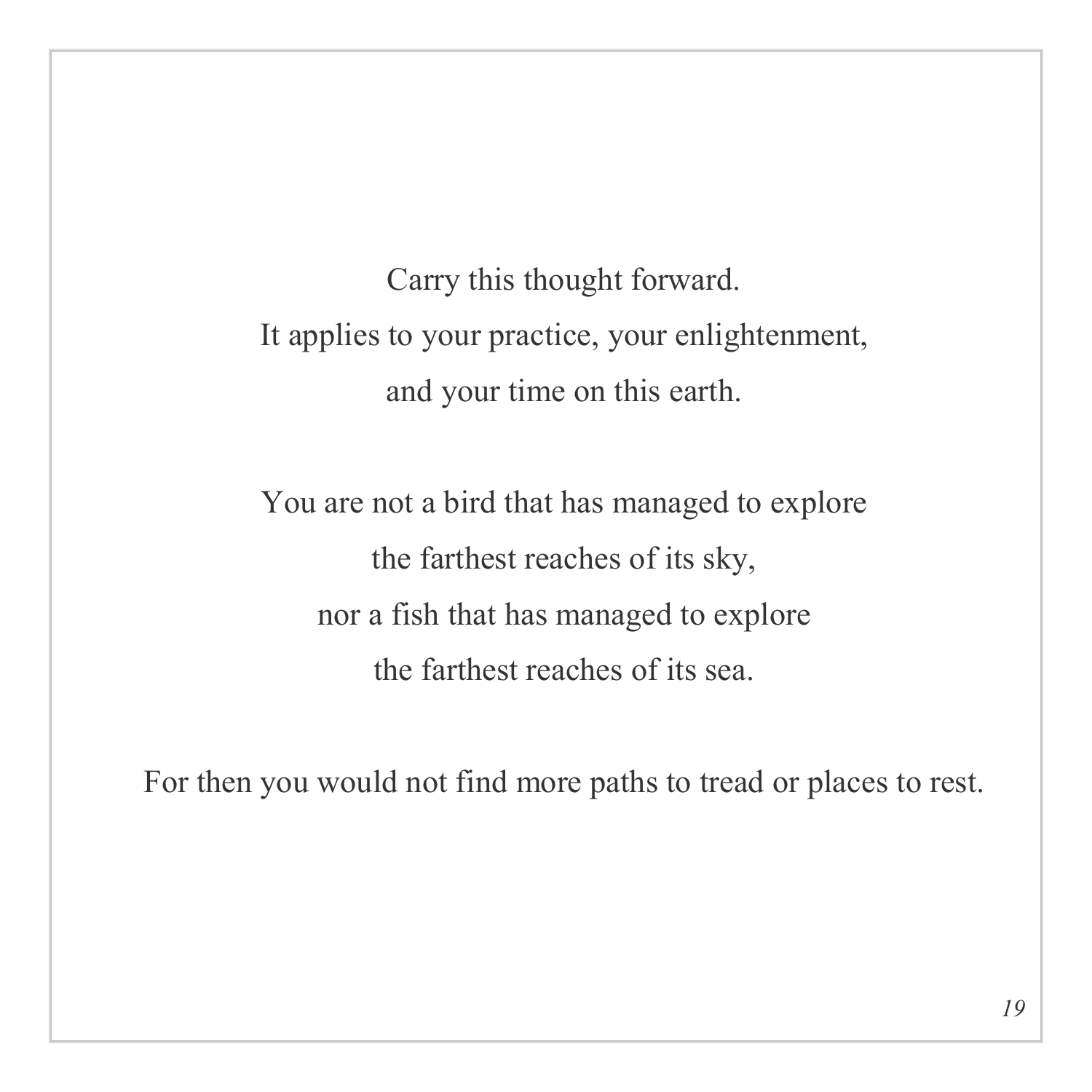When you find your place, rest there, unfolding the puzzle. When you find your path, travel it, and the puzzle will unfold.

> This place, this path, is neither large nor small, neither within nor without, neither old nor new.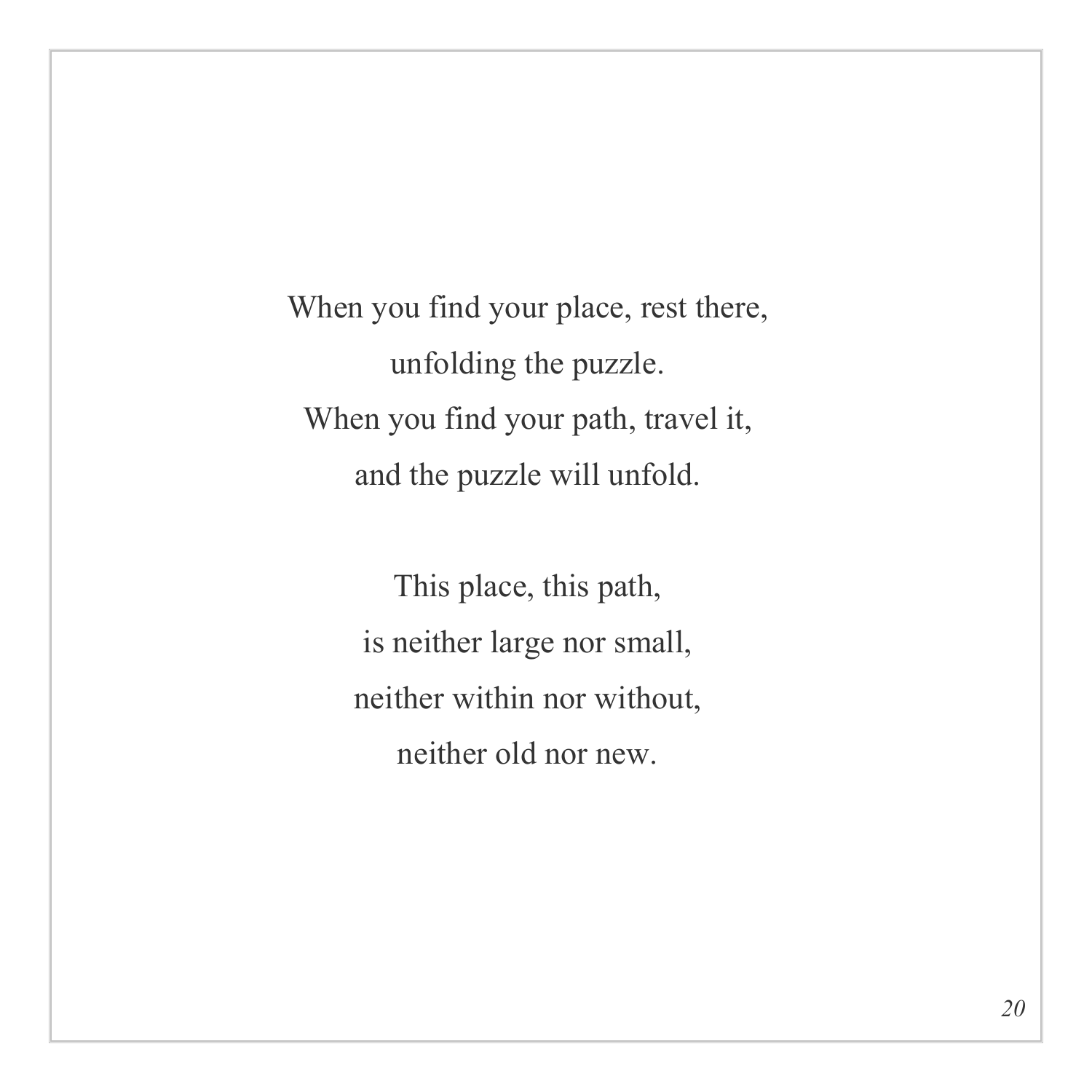As you seek and find the true way, apply each thing you learn, refine each deed you perform.

Your sense that you have found the place and the path, blurry at first, will emerge and evolve.

Do not assume that the goal is a lesson knowable by the intellect. Such "ultimate answers" may pass over mysteries that perception cannot unfold.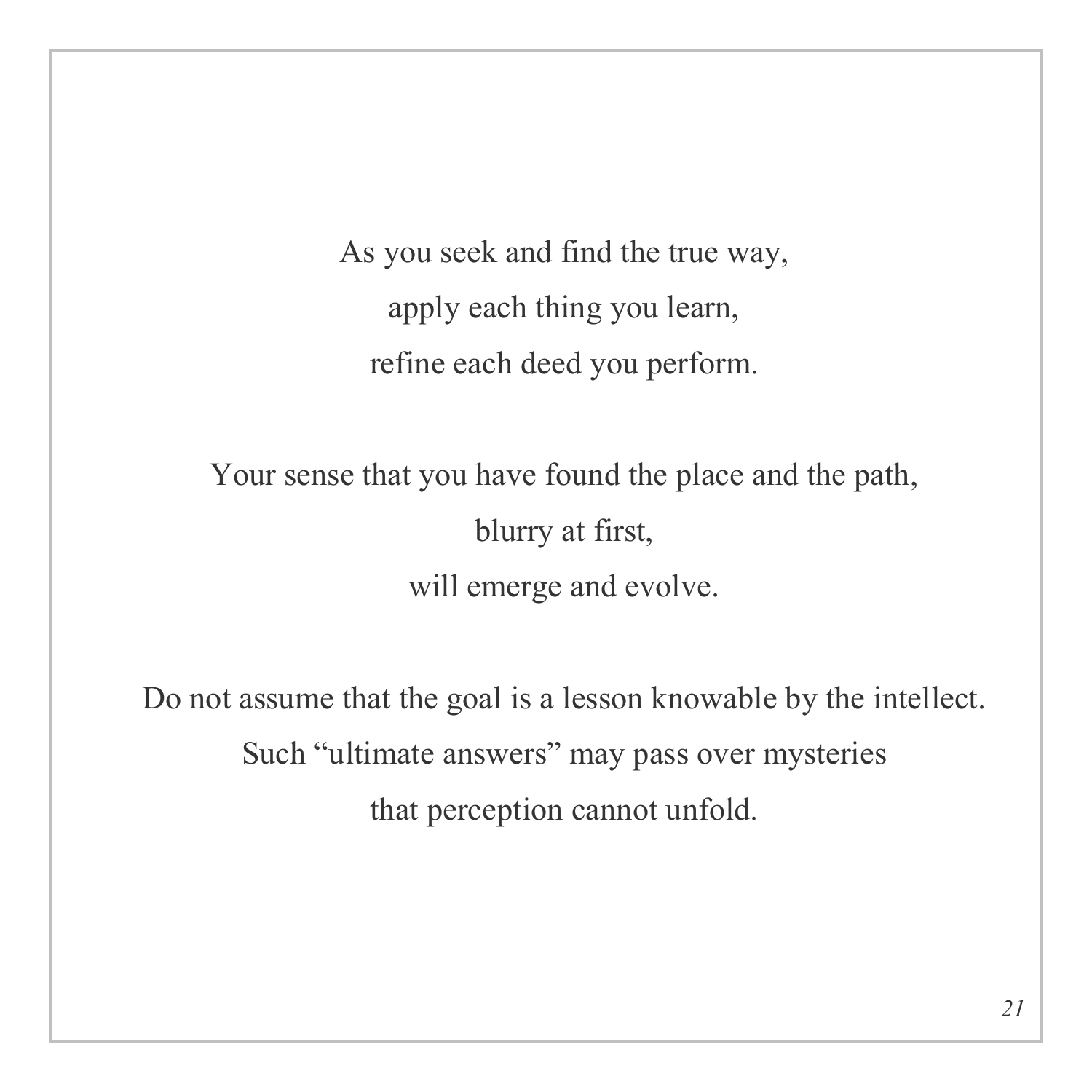Hōtetsu, head abbot at Mt. Mayoku, was fanning himself. A monk approached and asked, "They say the natural, constant wafting of the breeze carries it everywhere. So why is the Master fanning himself?"

The teacher replied,

"You may understand the natural, constant wafting of the breeze, but not the meaning of it being carried everywhere." To which the monk asked, "So what *is* the meaning of it being carried everywhere?"

But the master simply continued fanning himself.

In response to which the monk bowed deeply.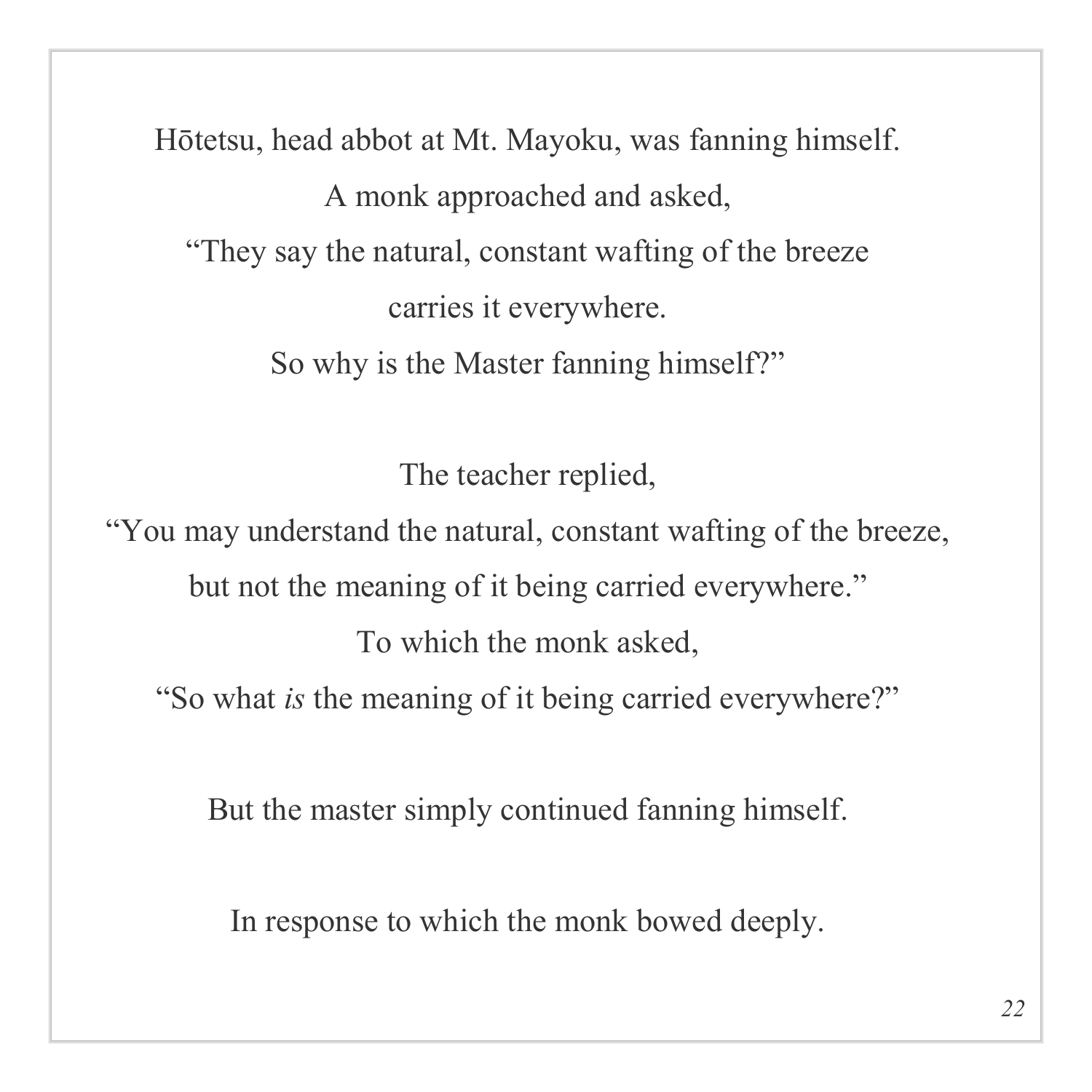This story embodies the crux of my approach, the key lesson we must pass on.

 "I don't need to fan myself, since the constant wafting of the breeze will carry it to me anyway." Saying this misses the meaning both of constancy and of the natural wafting of the breeze.

In the holy mansion,

it is precisely thanks to the natural, constant wafting of the breeze that the gilded earth unfolds, its rivers glistening with nectar.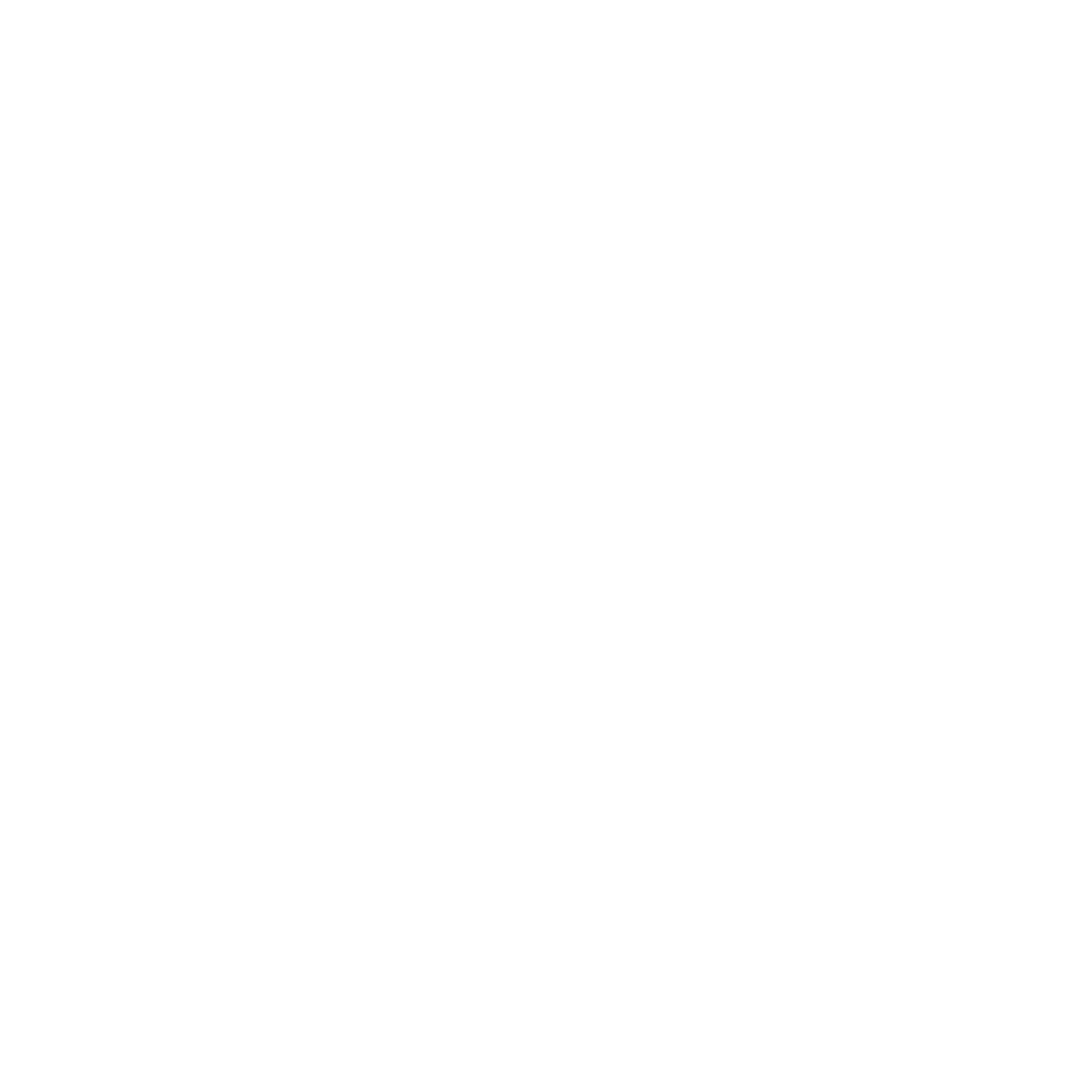#### **About Dōgen Zenji, Shōbō Genzō, and Genjō Kōan**

Dōgen Zenji ("Zenji" meaning "Zen Master") was a preeminent philosopher and religious leader in 13<sup>th</sup> century Japan. Born to nobility, he entered the priesthood as a youth, then in his early twenties embarked on a perilous ocean journey to China in a relentless quest for the truth. Succeeding there in answering life's basic question, he returned to Japan, later founding Eiheiji, a monastery in the mountains of current-day Fukui Prefecture, where he wrote and taught until his death in 1253. He is the founder of the Sōtō school of Zen Buddhism in Japan.

A prolific, creative, and compelling writer, Dōgen's magnum opus was Shōbō Genzō, the voluminous collection of essays known in English as "Treasury of the True Dharma Eye." Of the various *fascicles*, as the essays were known, Dōgen placed special weight on *Genjō Kōan*, regarding it as the crystallization of his teaching, placing it first in the 75-essay version he is believed to have edited, and revising it immediately before his death.

The essay's title, which I have rendered as "Unfolding Puzzle," can be read in at least two ways: "the unfolding of the puzzle," and "the puzzle of unfolding." This essay is an ultimately succinct expression of Buddhism, presented in its first few paragraphs; goes on to give a blueprint for Buddhist study; proceeds to outline the fundamentals of the Buddhist view of existence, and concludes with a story reaffirming one of the key points of Dōgen's teachings: although divinity (the breeze, in the story) intrinsically surrounds us, we must nevertheless make the effort (by fanning ourselves, in the analogy) to experience and fulfill it. We will refrain from providing any additional commentary because we think it's not necessary; Dōgen's work speaks for itself.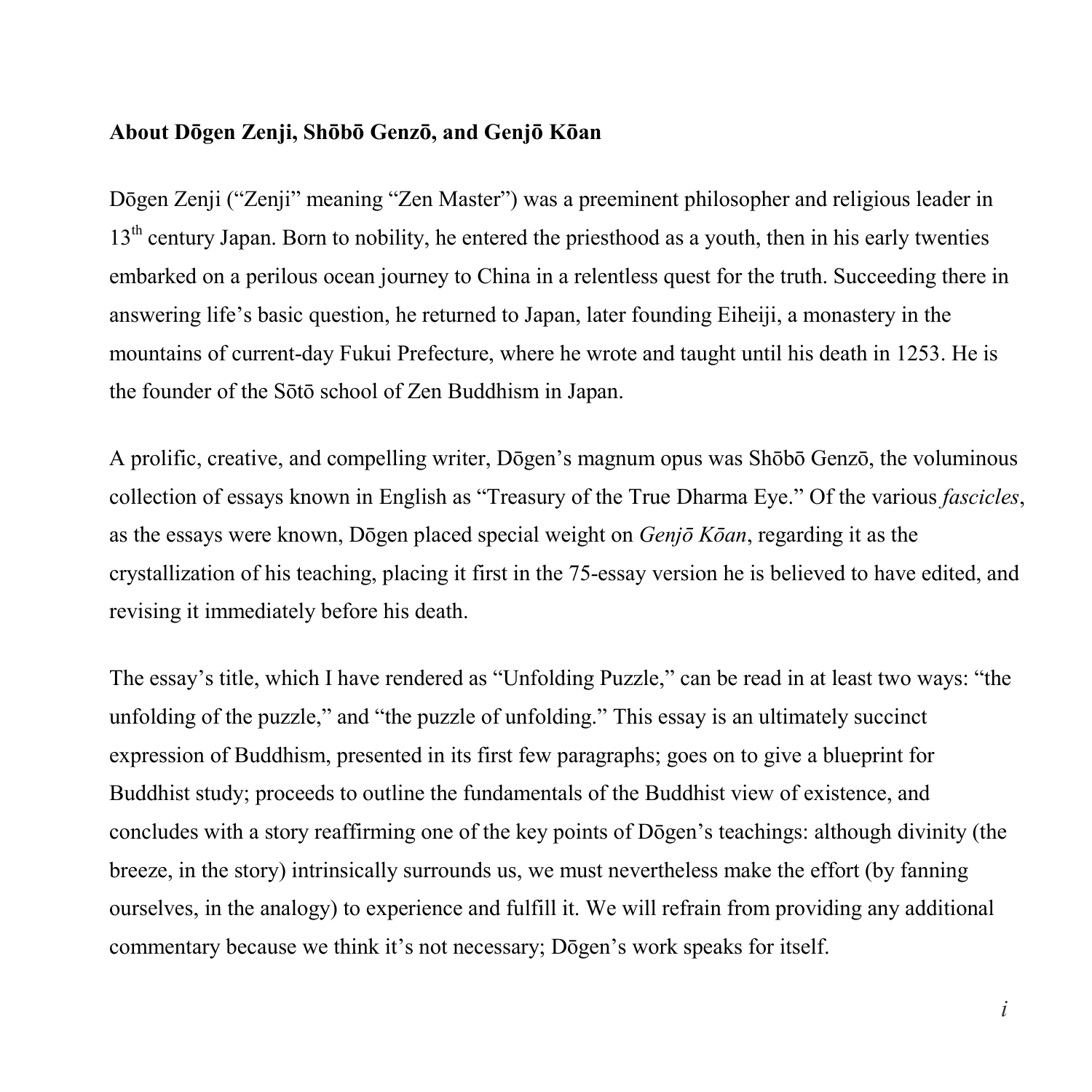### **About this translation**

*Genjō Kōan* has been translated into English at least half a dozen times by noted Dōgen scholars and Zen masters. Why another translation?

In *Genjō Kōan*, Dōgen was speaking directly to the people of his time, in terms they presumably found easily understandable. His words taught and inspired them. So a translation, as well, should speak directly to the people of *our* time, similarly teaching and inspiring them. Unfortunately, most existing translations mechanically replicate Dōgen's precise vocabulary and medieval syntax—often to the extent of incomprehensibility. They use Buddhist terminology that cloaks Dōgen's message. Inevitably, they include mistranslations. And the translators—in many cases faced with the daunting task of translating ten or a hundred times the amount of material in *Genjō Kōan*—understandably were not able to fully explore the meaning of each sentence, or find the best English to express its sense. For all these reasons, I felt a strong need for a translation into modern English, appealing to the contemporary Western spirit.

The present translation is based on scrupulous analysis of Dogen's original medieval Japanese, supplemented by insights from a number of commentaries, translations into modern Japanese, and other English translations.